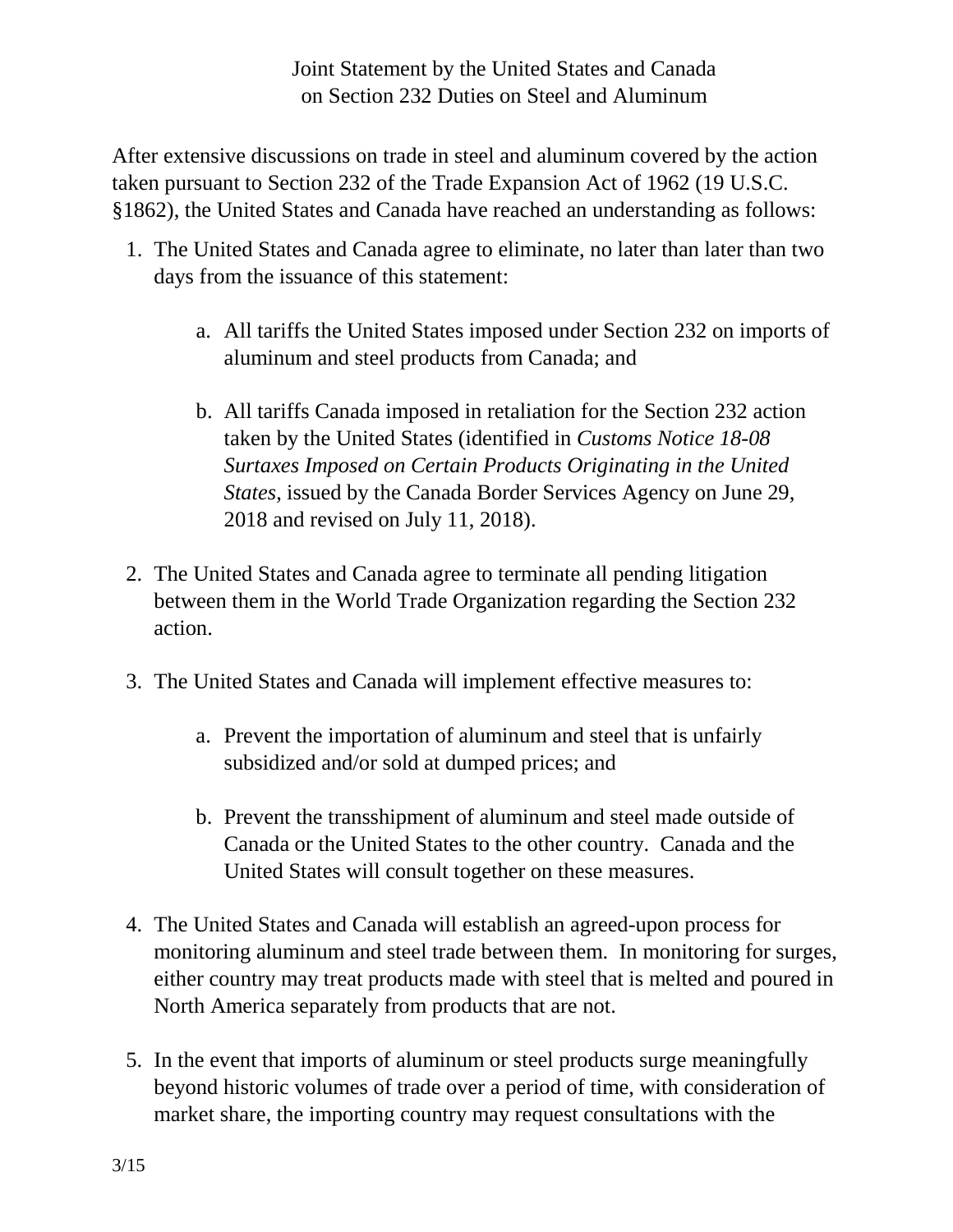exporting country. After such consultations, the importing party may impose duties of 25 percent for steel and 10 percent for aluminum in respect to the individual product(s) where the surge took place (on the basis of the individual product categories set forth in the attached chart). If the importing party takes such action, the exporting country agrees to retaliate only in the affected sector (i.e., aluminum and aluminum-containing products or steel).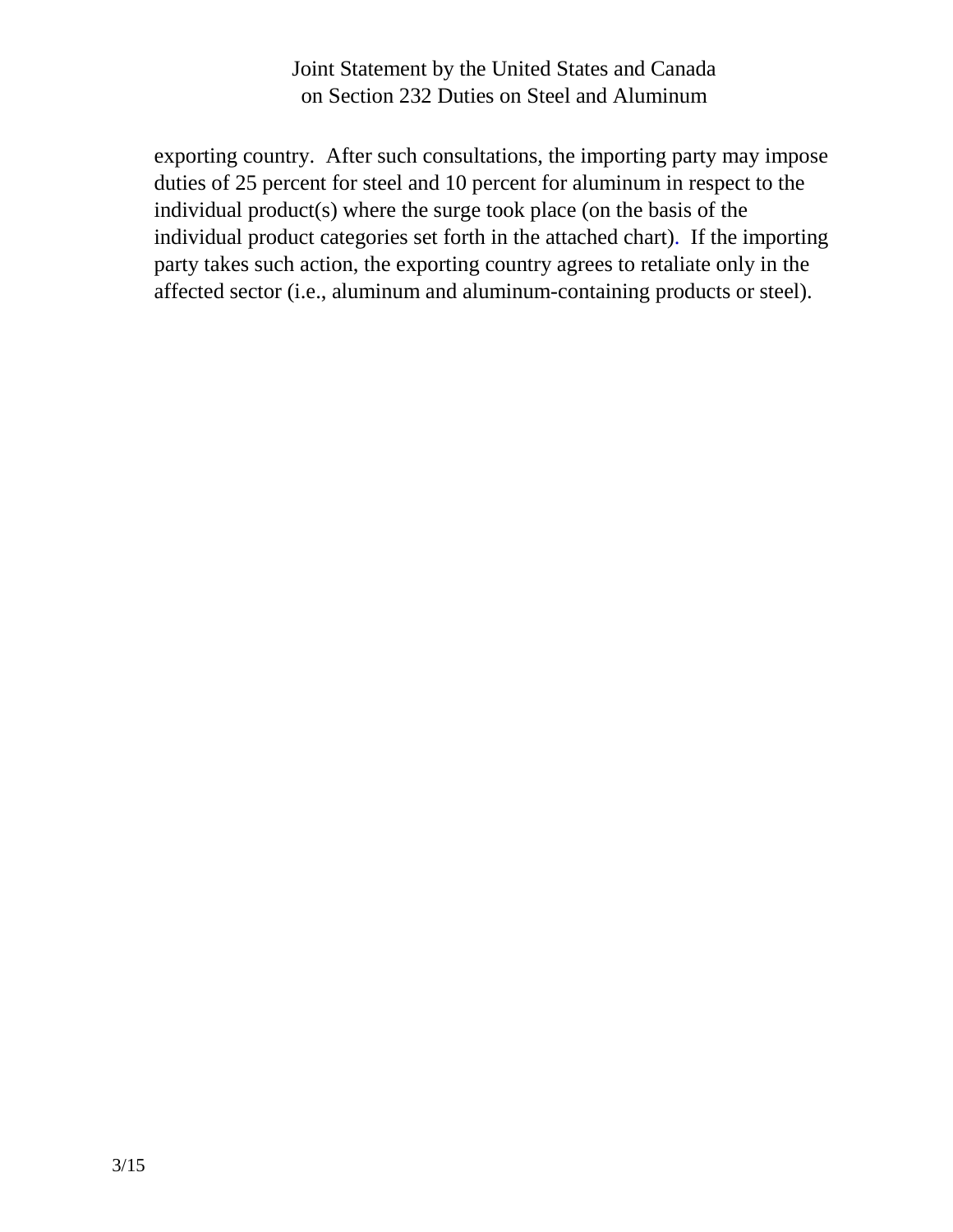| <b>STEEL MILL PRODUCTS</b>         |
|------------------------------------|
| <b>A. Flat Products</b>            |
| <b>Hot Rolled</b>                  |
| <b>Hot Rolled Sheet</b>            |
| <b>Hot Rolled Strip</b>            |
| Hot Rolled Plate in Coils          |
| <b>Cold Rolled</b>                 |
| Cold Rolled Sheet                  |
| <b>Cold Rolled Strip</b>           |
| <b>Cold Rolled Black Plate</b>     |
| Plate Cut Lengths                  |
| Hot-Dipped                         |
| All Other Metallic Coated          |
| <b>Tin Products</b>                |
| <b>Tin Free Steel</b>              |
| <b>Tin Plate</b>                   |
| <b>Sheets and Strip Electrical</b> |
| Sheets & Strip Galv Electrolyt     |
| <b>B. Pipe and Tube Products</b>   |
| Oil Country Goods                  |
| Line Pipe                          |
| < 16 in. diameter                  |
| > 16 in. diameter                  |
| not specified                      |
| <b>Standard Pipe</b>               |
| <b>Structural Pipe &amp; Tube</b>  |
| <b>Mechanical Tubing</b>           |
| <b>Pressure Tubing</b>             |
| Pipe for Piling                    |
| Pipe and Tube Non-Classified       |
| <b>C. Stainless</b>                |
| <b>Hot Rolled</b>                  |
| <b>Hot Rolled Sheet</b>            |
| <b>Hot Rolled Strip</b>            |
| Hot Rolled Plate in Coils          |
| Cold Rolled                        |
| <b>Cold Rolled Sheet</b>           |
| Cold Rolled Strip                  |
| Cold Rolled Plate in Coils         |
| Wire Drawn                         |